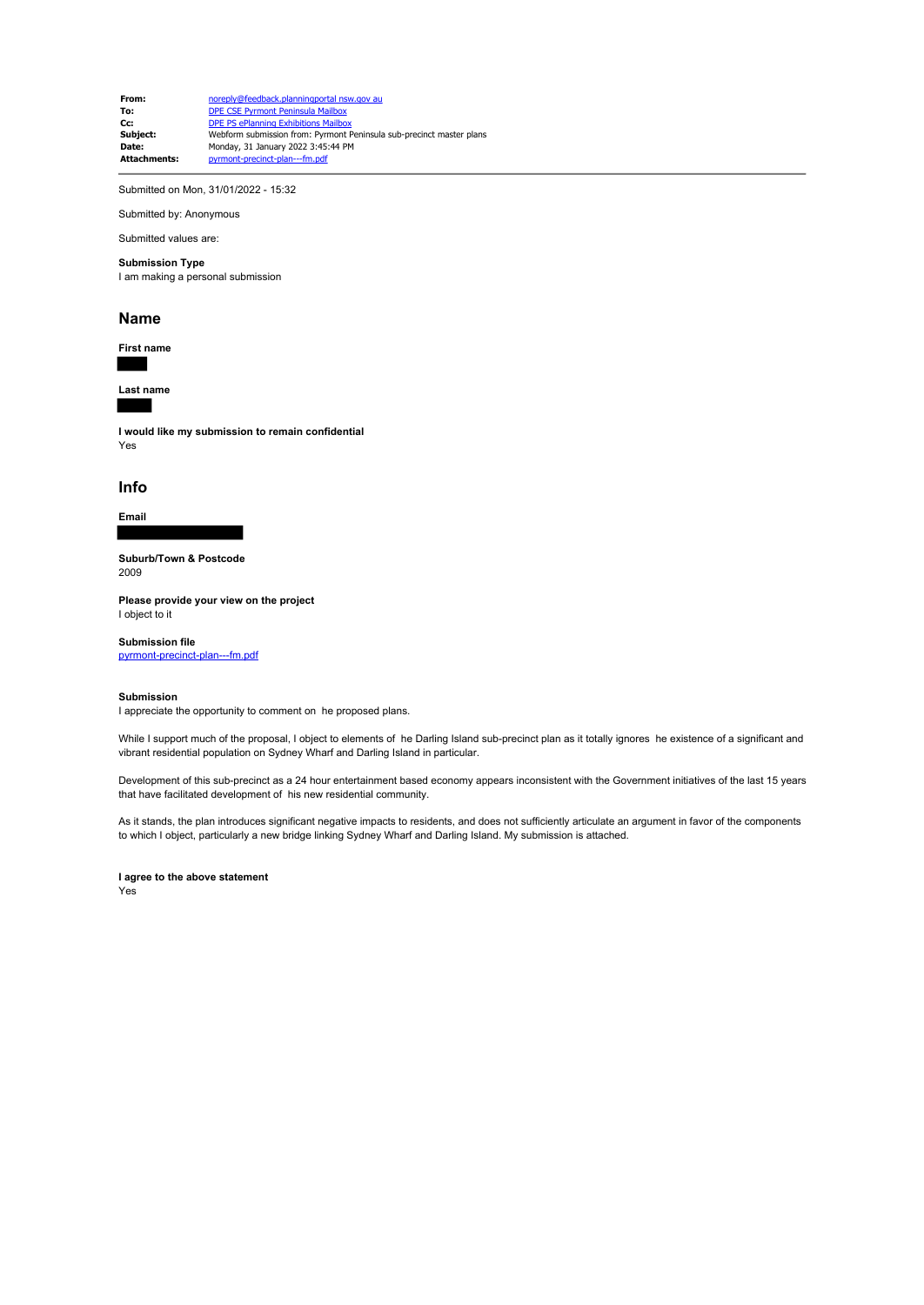I refer to the Pyrmont Peninsular sub-precinct master plans currently on exhibit, and wish to express my objection to certain proposals for the Darling Island sub-precinct.

I am an owner of **All Accords** and elements of the proposals will have a significantly adverse impact on the amenity of the area.

I note the first statement in the relevant section 4.3 is:-

'*Darling Island is a mixed use recreational, cultural and entertainment destination.'*

This statement ignores the fact that there is a significant residential community housed in the sub-precinct, particularly on Sydney Wharf and Darling Island.

Accordingly the proposal evidences a total lack of consideration for residents in the precinct.

This lack of consideration is supported by page 60 of the plan *'Darling Island Character and experience'*, which makes no reference at all to the existence of a substantial residential community.

Particularly inappropriate is the objective to *create 'a destination for 24 hour events'* in the vicinity of Pyrmont Park, incorporating a *'water event space'*. The intention to create an 'entertainment and culture driven landscape' when this area is has a significant residential community appears ill-conceived.

Of particular concern is the proposal for Pyrmont Bay to *'Establish better connections to the Pyrmont Bay wharf fingers'*, potentially via a new bridge between Sydney Wharf and Darling Island, (as per *'Secondary Foreshore Route', 'Pyrmont Bay pier connection' and 'Establish better connections to the Pyrmont Bay Wharf Fingers'*).

This plan, seems to provide no discernible benefit as foreshore access is already plentiful.

The wharf promenades are already very popular routes for walkers, joggers, and cyclists, and are accessible directly from a number of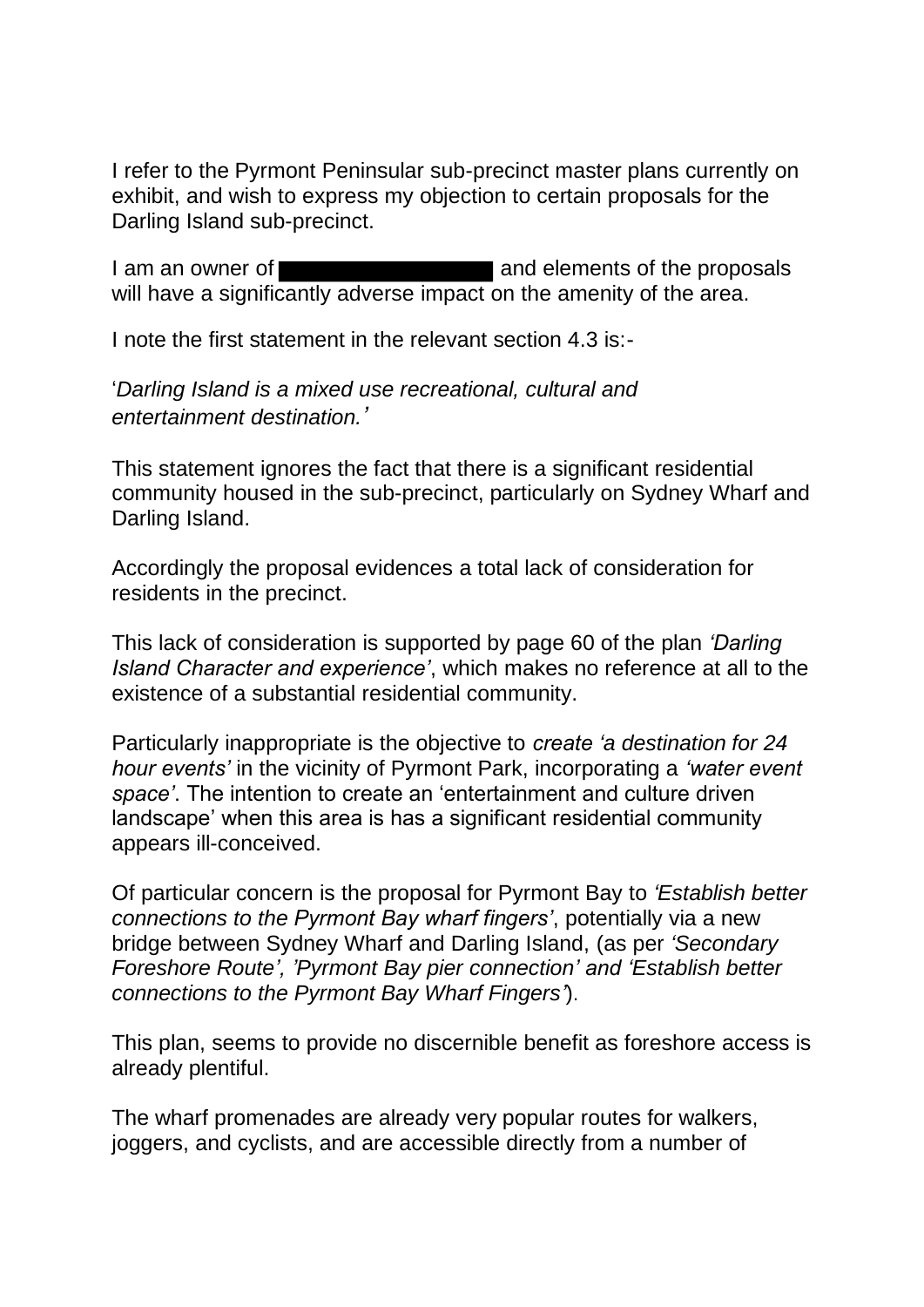separate foreshore points, including Pyrmont Park, Metcalf Park and surrounding walkways and roads.

There does not appear to be any impediment to accessing the character of the wharfs that would support the building of a new structure to deface a historic waterway.

The proposal option for a new bridge structure between Darling Island and Sydney Wharf will however result in the following significant negative community impacts:-

- Reduced Marina capacity by approximately half, thereby reducing access to the harbour by the public. Berths of the size in this Marina are already a scarce resource on the harbour, and their removal appears contrary to the objective of making the area a more attractive and vibrant area, and providing improved access to the harbour.
- The affected Marina berths have been leased to members of the public, and removing the berths will have substantial negative economic impact to lease holders, unless compensated by the Government.
- Increased noise and foot traffic delivered to Sydney Wharf and Darling Island residential areas arising from a 24 hour entertainment precinct, especially the water event space.
- Metcalf Park is an open separation zone between the commercial and residential component of Darling Island, and is heavily used by the community. I note also the only off leash dog park in the subprecinct. Encouraging a '*24 hour economy'* is completely inappropriate for this recreational area.

I note the proposal includes the removal of Pyrmont/Casino Wharf and refers to the objective to '*Upgrade future wharf and ferry terminal to enable 24 hour foreshore access'.*

I support the proposal to remove Pyrmont/Casino wharf and potentially reposition this activity to the under-utilised Pyrmont Bay wharf area adjacent to the Maritime Museum.

Pyrmont/Casino wharf is heavily utilised, with significant numbers of people congregating in the open space near Dalton House, either